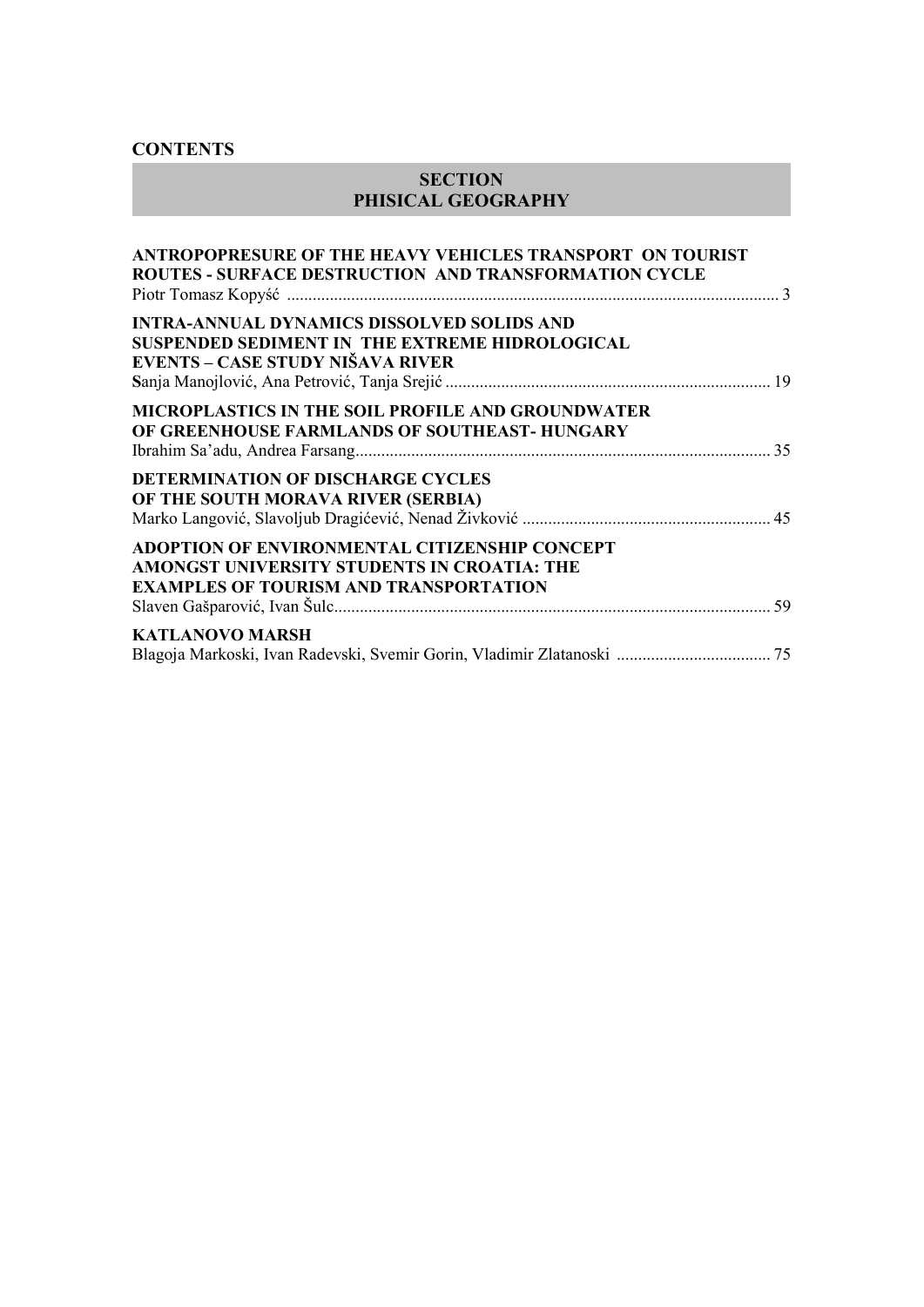# **SECTION SOCIO-ECONOMIC GEOGRAPHY**

| <b>CHANGES IN CONSUMER ATTITUDE DURING THE COVID 19</b><br>PANDEMIC PERIOD - CASE STUDY CALARASI CITY, ROMANIA<br>Alexandra Cioclu, Camelia Teodorescu, Alin Florian Butoi, Bogdan Petre 95 |     |
|---------------------------------------------------------------------------------------------------------------------------------------------------------------------------------------------|-----|
| A NEW VISION FOR THE CENTRAL AND<br><b>EASTERN EUROPE TOURIST SUBREGION</b>                                                                                                                 |     |
| RIVER TOURISM AS A FACTOR FOR THE DEVELOPMENT<br>OF THE DANUBE TOURIST REGION - BULGARIA                                                                                                    |     |
| MEDICO - GEOGRAPHICAL ANALYSIS OF THE PREVALENCE OF THE<br>SPECIFIC LANGUAGE IMPAIRMENT AMONG CHILDREN IN BULGARIA                                                                          |     |
| THE SOCIO-ECONOMIC IMPACT OF COVID-19 PANDEMIC<br>ON TOURISM FROM DOBROGEA REGION, ROMANIA<br>Vasile-Gabriel Dascălu, Cristian Constantin Drăghici,                                         |     |
| LINKS BETWEEN DEMOGRAPHIC CHANGES AND<br><b>TRANSFORMATION OF CAPITAL'S URBAN SYSTEM</b>                                                                                                    |     |
| <b>STRATEGIC DOCUMENTS ON OLDER PEOPLE - THE CASE OF CROATIA</b>                                                                                                                            |     |
| THE IMPORTANCE OF DEMOGRAPHIC DEVELOPMENT AND<br>SETTLEMENT SYSTEM IN THE GEOPOLITICAL EVALUATION<br>OF THE GEOSPACE OF THE REPUBLIC OF SRPSKA                                              |     |
| THEORY OF ECONOMIC CLUBS: SPATIAL<br><b>PLANNING PRACTICE IN THE EU</b>                                                                                                                     |     |
| THE ASSOCIATION BETEEN ECONOMIC AND MARITAL<br><b>TRANSITION IN SERBIA-SEQUENCE ANALYSIS</b>                                                                                                | 215 |
| MUNICIPALITIES AND CITIES ALONG THE ENTITY<br><b>BOUNDARY IN BOSNIA AND HERZEGOVINA:</b><br>PROBLEMS OF LOCAL AND REGIONAL DEVELOPMENT                                                      |     |
| HOW TO CATCH DEPOPULATION IN SERBIA? ALTERNATIVE<br><b>APPROACH FOR DETECTION AND MONITORING</b><br>Milena Panić, Marija Drobnjaković , Gorica Stanojević                                   |     |
|                                                                                                                                                                                             |     |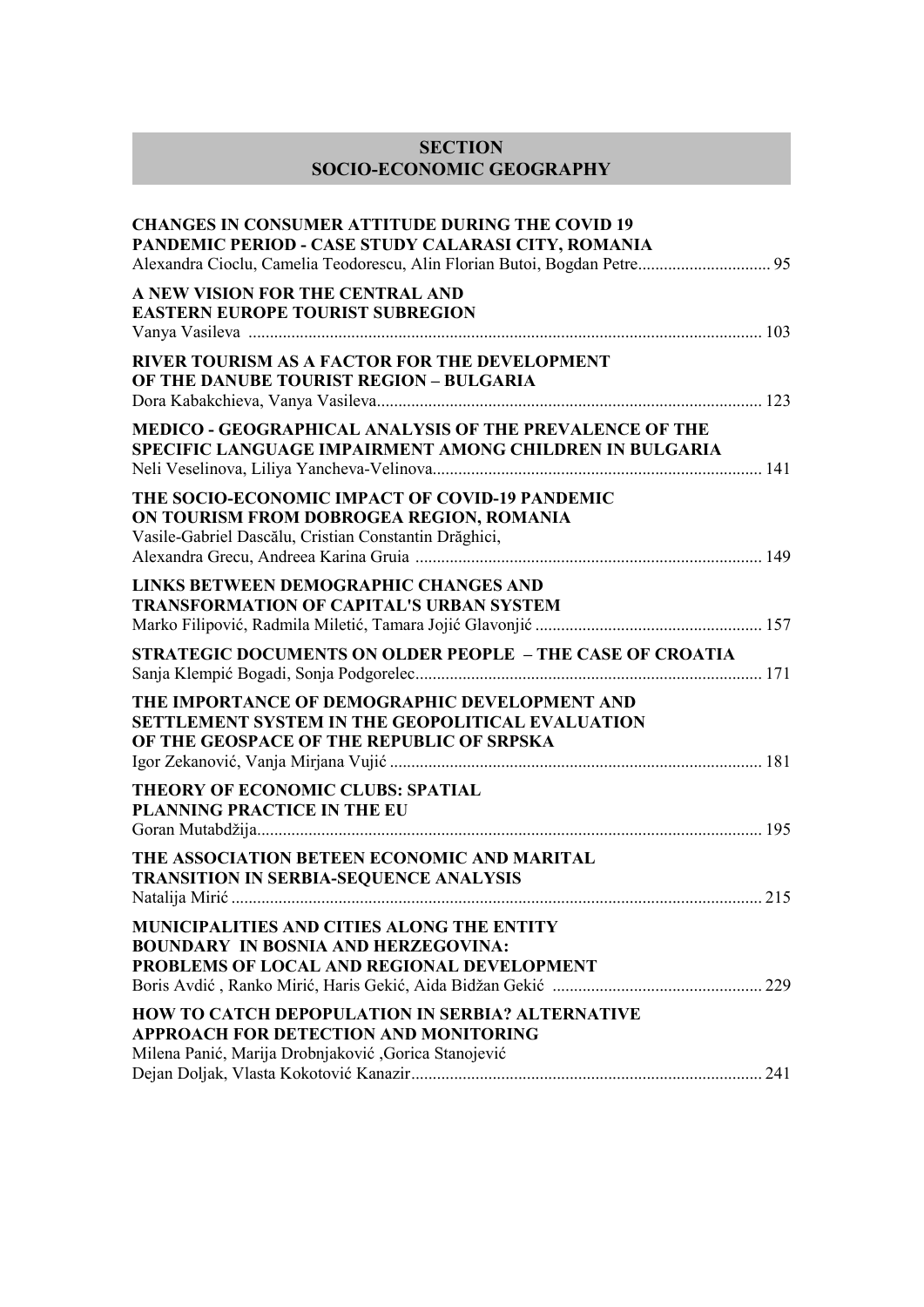| THE SOCIAL ROLE OF MEDIA IN KNOWLEDGE,<br>PROMOTION AND VALORIZATION OF CULTURAL AND<br>RECREATIONAL HERITAGE-SNAGOV, ROMANIA<br>Camelia Teodorescu, Alexandra Cioclu, Florian Alin Butoi, Andrei Ducman  249        |  |
|----------------------------------------------------------------------------------------------------------------------------------------------------------------------------------------------------------------------|--|
| THE CULTURAL, HISTORICAL AND SOCIAL EXPRESSIVITY<br>OF THE GOVORA MONASTERY, ROMANIA, MENTIONED<br>IN THE HISTORICAL DOCUMENTS DATING FROM THE<br>$15th - 16th$ CENTURIES<br>Florian Alin Butoi, Camelia Teodorescu, |  |
| DYNAMICS OF THE SPATIAL STRUCTURE OF SUBURBAN<br><b>SETTLEMENT SYSTEMS IN MODERN RUSSIA</b>                                                                                                                          |  |
| <b>CHANGES IN ETHNIC STRUCTURE OF POPULATION</b><br>IN CENTRAL BAČKA REGION OF AP VOJVODINA<br>(SERBIA) IN THE PERIOD 1948-2011                                                                                      |  |
| EQUALITY AND QUALITY IN EDUCATION. A MULTIDIMENSIONAL<br>ANALYSIS OF THE RESULTS OF THE 2021 NATIONAL ASSESSMENT<br>EXAMINATION IN THE NORTH-EAST REGION, ROMANIA                                                    |  |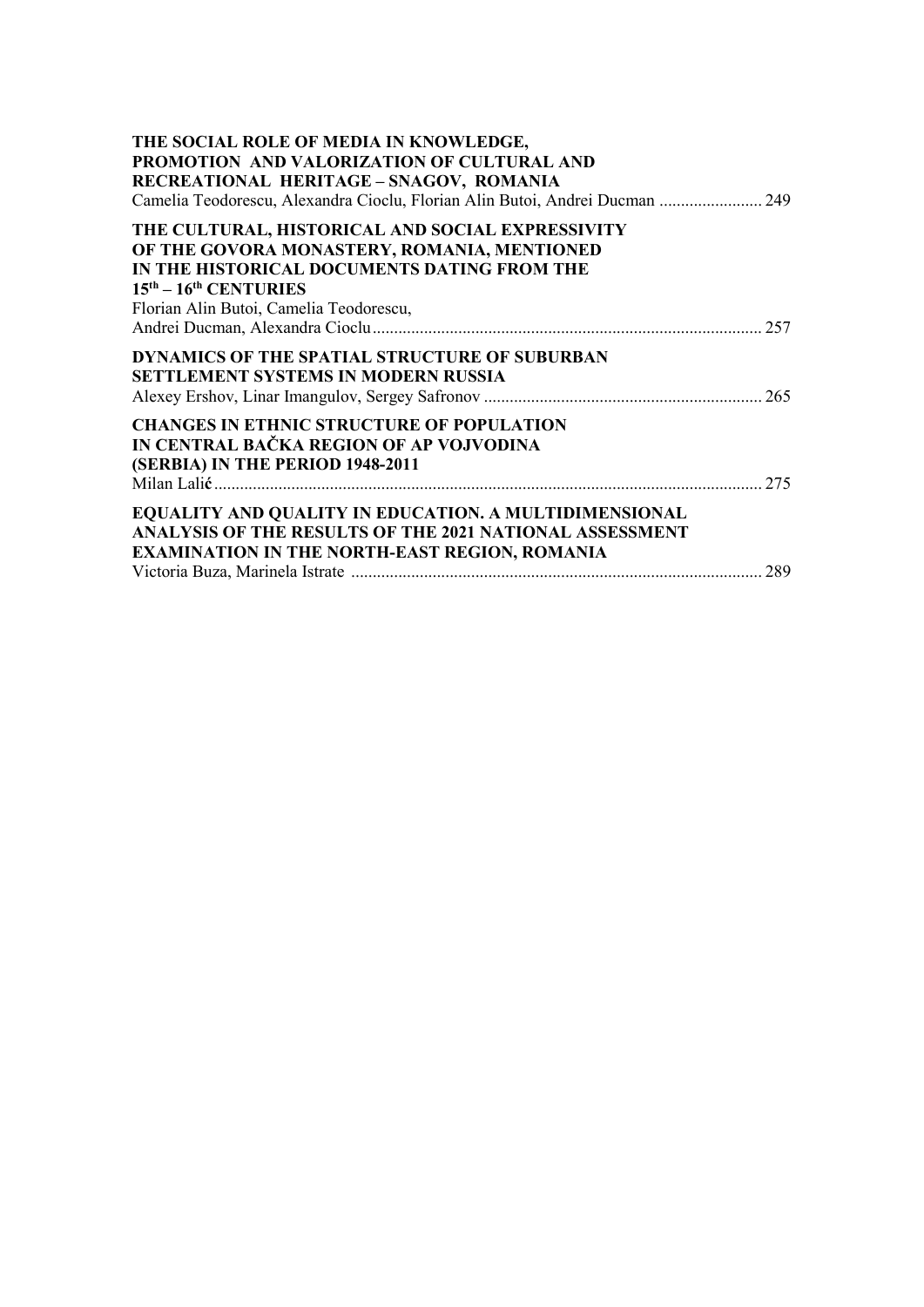## **SECTION CARTOGRAPHY, GIS & SPATIAL PLANNING**

| <b>QUESTIONING URBAN SPACE EVOLUTION IN ROMANIA'S SMALL</b><br>AND MEDIUM-SIZED CITIES - A DEEP LEARNING CASE STUDY                                     |  |
|---------------------------------------------------------------------------------------------------------------------------------------------------------|--|
| THE ROAD TOWARDS POLYCENTRIC DEVELOPMENT IN ROMANIA'S<br>FUNCTIONAL URBAN AREAS. A GEOSPATIAL APPROACH<br>Cristian Manuel Foșalău, Lucian Roșu,         |  |
| <b>MODELLING THE SPATIAL PATTERNS OF SUBURBANISATION</b><br>IN THE POST-SOCIALIST STATES: A ROMANIAN CASE STUDY<br>Oliver-Valentin Dinter, Lucian Roșu, |  |
| <b>REGULATION OF STREAMS IN THE SKOPJE REGION WITH MEASURES</b><br><b>FOR REGULATION AND REHABILITATION OF THE RIVER BEDS</b>                           |  |
| <b>GIS ASSESSMENT OF LAND COVER FLOWS IN NORTH MACEDONIA</b><br>USING CORINE LAND COVER DATABASE IN THE PERIOD 2000-2018                                |  |